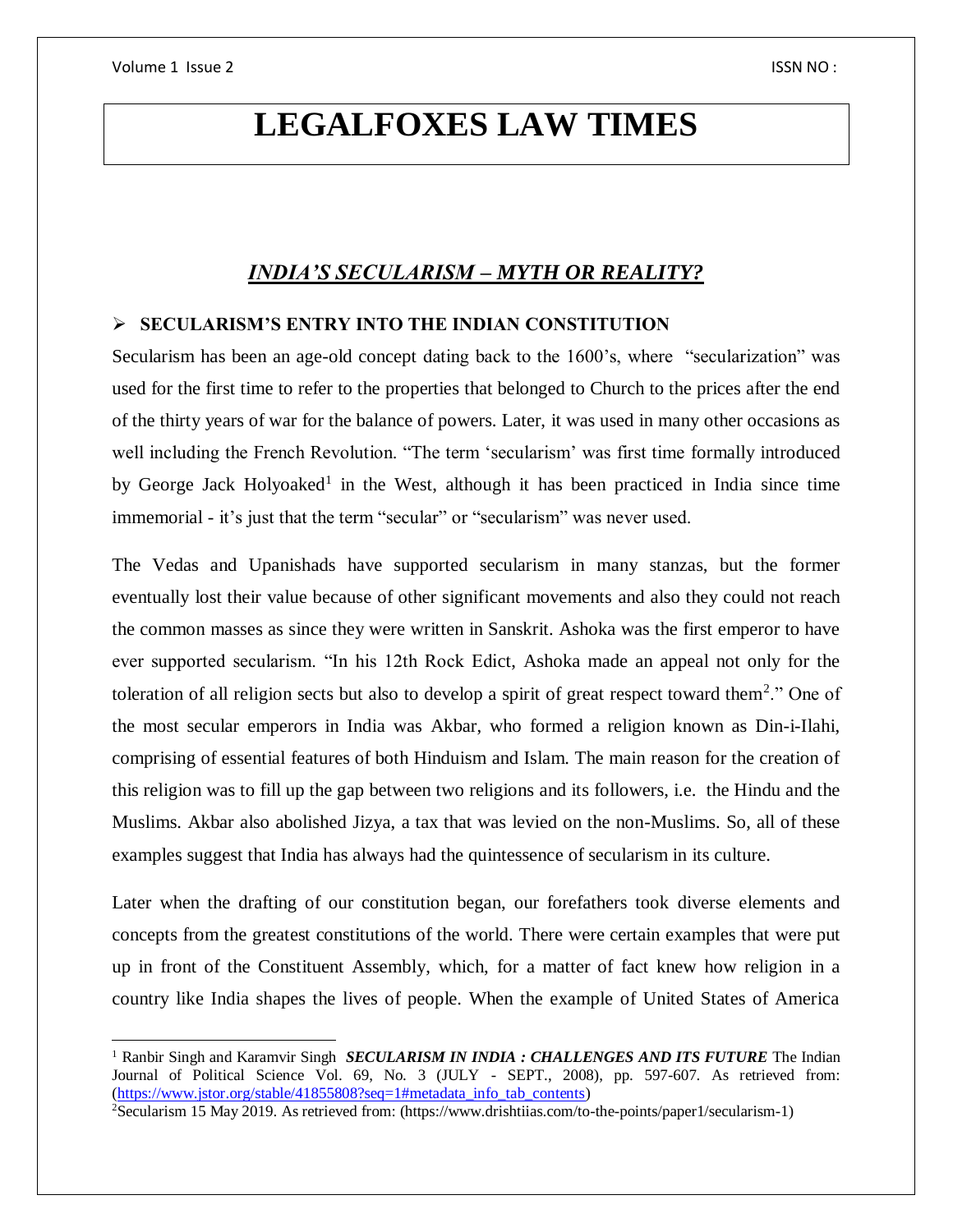came up in the Constituent Assembly, though secularism is followed but it is based on two main principles – the "free-exercise clause" and the "non-establishment clause". Now, the question was whether or not there should be an acceptance of the non-establishment clause. In the case of establishment clause, America had witnessed from the other colonies that if there is an establishment of one religion it would lead to suppression of other religions, which would lead to nothing but disaster, and United States of America wanted to be free, free of all religion complexity, hence the "non-establishment clause" came into picture. In the case of *Everson V.*  **Board of Education**<sup>3</sup>, the court explained the extent of the clause. The Court stated that the government cannot help anyreligion or all the religions and also cannot establish any Church. This case clearly states that for any reason the state shall not interfere and Church and State will be kept separately. But the members of the constituent assembly knew that if a nonestablishment clause is enforced in India, it will destroy its unity as a country. Because India is a country that runs by and through religion and if government does not show some positive interference, then any social evils for example child marriage or sati that is prevalent or acceptable in a religion will continue to grow and destroy a country's development both on social and all the other aspects of the society. Hence, the government's positive interference in religious activities of the country was necessary and is why it accepted America's free exercise clause (according to which the state won't interfere and create any laws to prohibit following any religion) but did not fully follow the non-establishment clause.

#### **PREAMBLE AND THE TERM "SECULAR"**

The term secular did not appear in the Preamble since the very beginning and in order to understand the underlying reason for the same, one has to focus on the debates that took place in the Constituent Assembly during the time of the drafting of our constitution. Though everyone was in a favour of India being a secular country but our constitution-makers were a little skeptical about specifically mentioning the word "secular" in the Preamble. Secularism meant keeping the state and the religion totally apart and India recently had a partition based on communalism, which was one of the bloodiest partitions that had ever taken place in the history. So, declaring our country as a secular state might have created a problem. In 1948, Loknath Mishra, in one of the debates in the Constituent Assembly said that religion cannot be separated

 $\overline{a}$ 37 C.A.D. 839 (1948)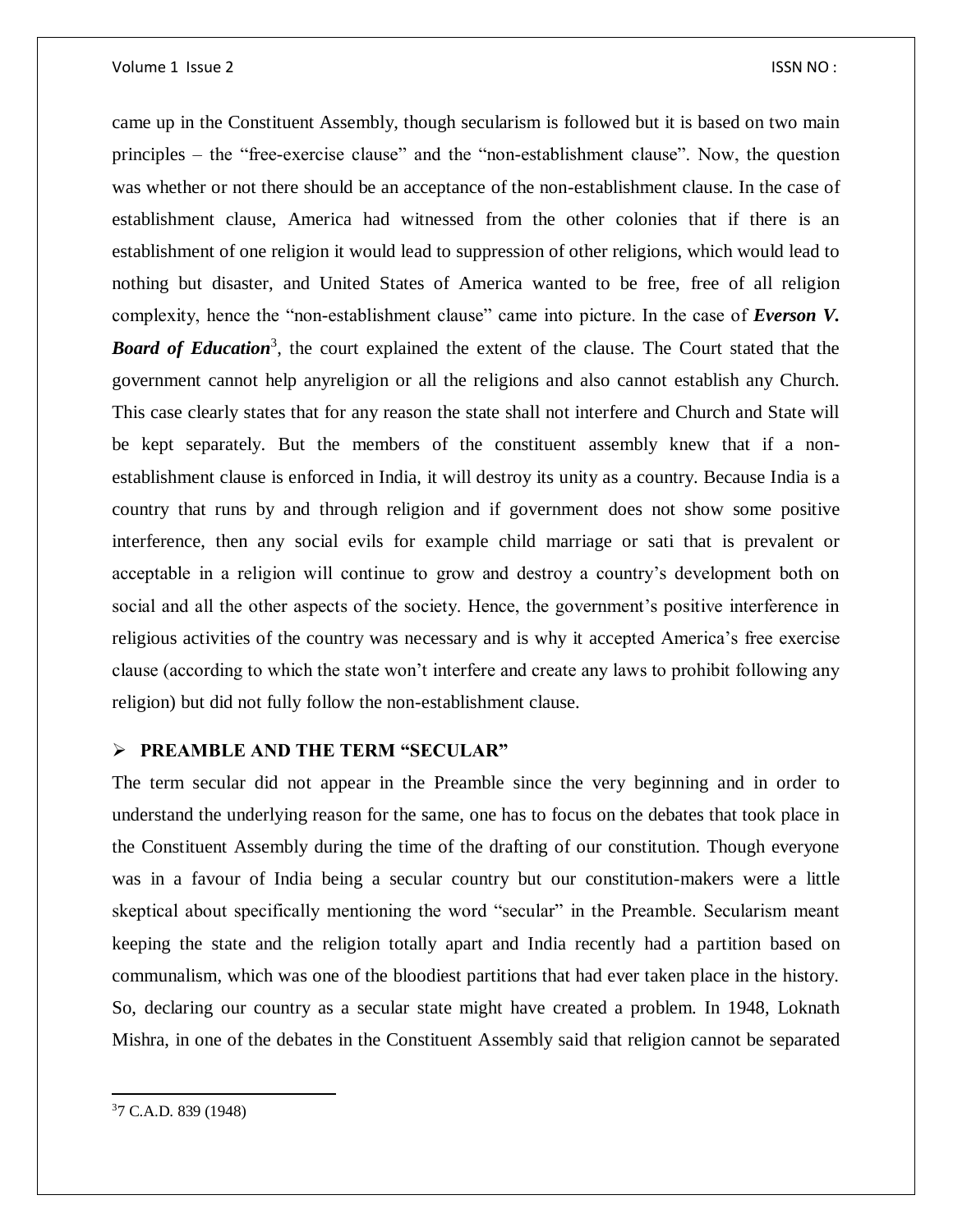#### Volume 1 Issue 2 ISSN NO :

from life, and if it is supposed to be separated then the state should not make laws at all, with respect to religion<sup>4</sup>; to which to H.C. Mukherjee replied saying that, if a country wishes to be a secular state by keeping the two institutions, i.e. the state and the religion separate, then that should also deem to mean that state should not make laws with respect to protection of minority and protect minority because that would mean the involvement of State with religion, which would go against the rules of secularism<sup>5</sup>. Nehru and Ambedkar, who were truly fond of the idea of the existence of secularism, were skeptical for specifying it in the preamble. According to them if secularism is to be accepted in its purest form then that would require no state intervention in relation to uplifting of minorities, providing any policies with relation to quota, or uplifting the women or getting rid of any social evils present in the society. Hence, according to them, it was better not put the word "secular" if one cannot implement it in its true meaning and sense.

With the change in the position and scenario of the country, by the time the era of Indira Gandhi, our country had started to come out of the trauma of partition. According to the then Prime Minister, Indira Gandhi, thought of secularism to be an integral part of the Constitution, and hence mentioning the term "secular" was felt as a necessity. During her reign, a two-year long Emergency was proclaimed, which further led to number of amendments. Subsequently, the forty-second amendment came into force which modified number of important aspects in the constitution but the most important one was the addition of the word 'secular' in the Preamble to the Constitution.

#### **ARTICLE 25 TO 28 – THE ESSENCE OF SECULARISM**

#### $ARTICLE - 25$

According to Article 25, any person has freedom to practice profess and propagate any religion. But, this Article not just focuses on giving right but putting certain restrictions for the same. In **Ratilal Panachand Gandhi V. State of Bombay**<sup>6</sup>, in this case the court stated that every person has a right to freely profess, practice and propagate any religion, with respect to certain restrictions imposed by the State. Hence, one can understand that more than the right, restrictions

 $\overline{a}$  $\rm ^4 Id$ 

<sup>5</sup>Harshita Vatsayan *India's Quest for Secular Identity and Feasibility of a Uniform Civil Code*  61954 AIR 388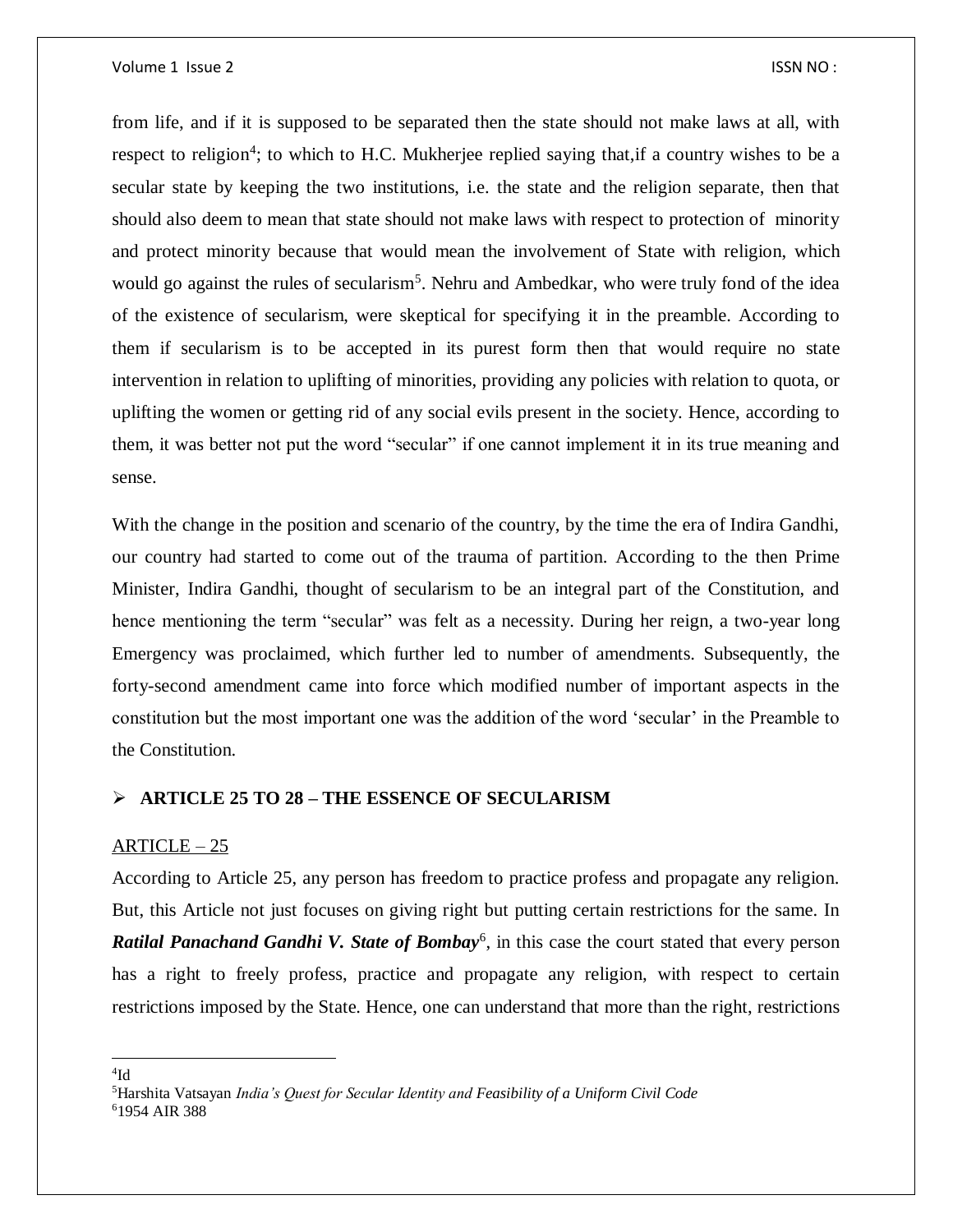are emphasized upon. But first one has to understand what does profess, propagate and practice refer to in this Article. In the case of Commissioner *Hindu Religious Endowments Madras V. Shirur Matt<sup>7</sup>*, in this case the court explains the meaning with respect to "profess" which is specified in Article 25, the Court says that the term "profess" means the right of a person to declare their particular religion. "Propagate" means to explain others what one's religion consists of, but the person telling about his religion cannot force anyone to convert their religion, and practice means to practice their religion either indoors or outdoors (in their personal or private capacity).

"One thing people do feel is that though the duty of the court is to protect all the religious activities, but the real duty of the court is to protect the activities that are important in a religion<sup>8</sup>."

There are certain religious practices that are essential in any religion. Some of these practices are: -

Worshipping of the holy book Guru Granth Sahib, in case of Sikhism is an integral part of the religion. In the case of Hindus, worshipping of idols in another integral part of their religion. Wearing a turban to a religious ceremony is another integral part of Sikhism.

Restrictions imposed upon the Article 25:-

1.) Any reforms related to social welfare with the religious practices, for example – abolishing of Sati or child marriage.

2.) If the religion interferes with public morality, health and other provisions of the Constitution.

3.) If there are any laws related to secular activities in relations to economic laws, political putting any restriction on religious activities<sup>9</sup>.

#### ARTICLE – 26

This Article gives rights to the religious institutions. Unlike Article 25, which focuses on individual rights, this Article focuses on religious based institutions. Three major rights are given

 $\overline{a}$ 

<sup>7</sup>1954 AIR 282

<sup>8</sup>Ruling on rituals : Court of laws and Religious Practices in Contemporary Hinduism – Gilles Tarabout.

<sup>&</sup>lt;sup>9</sup>The said restrictions were mentioned in Article 25 of the Indian Constitution.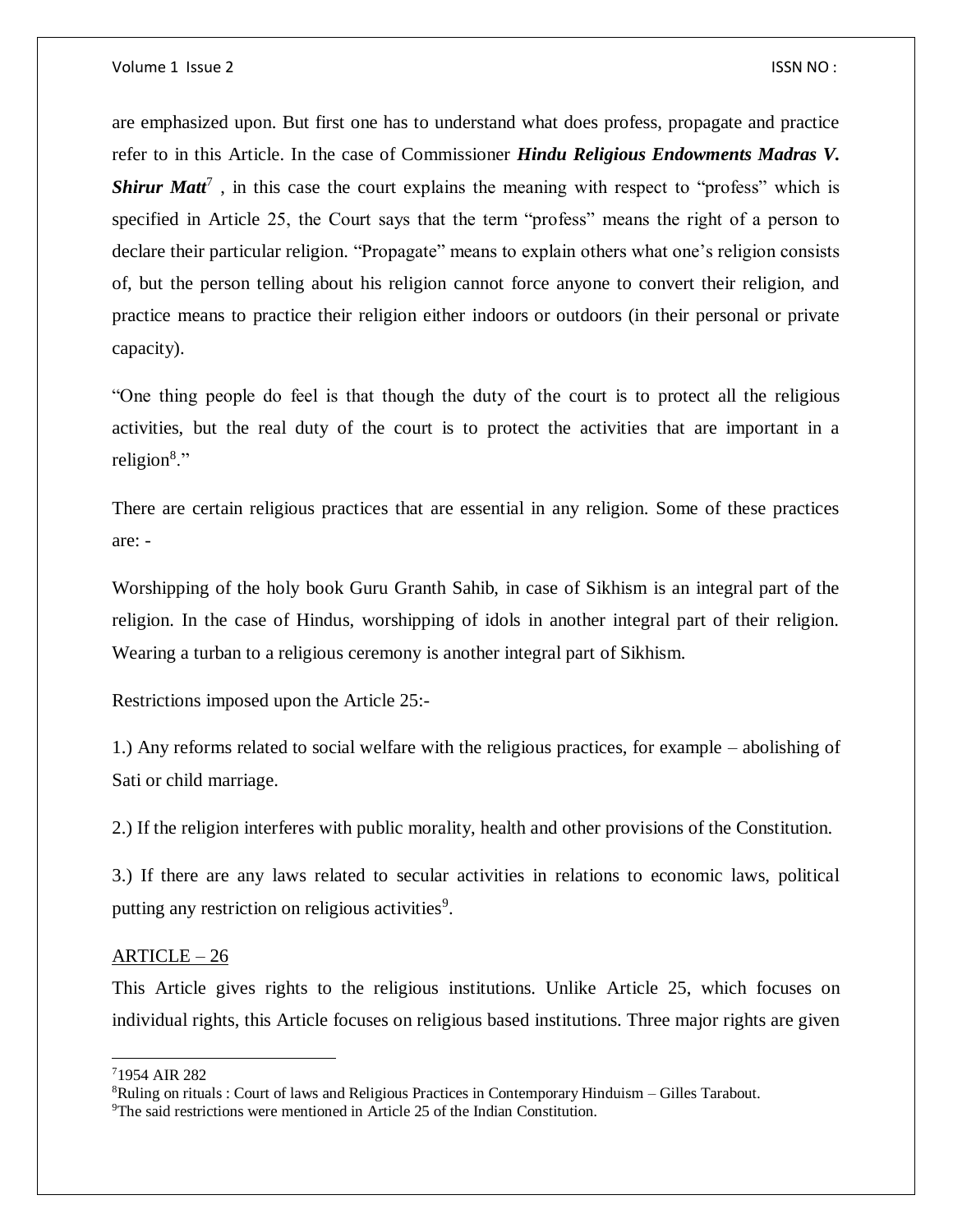to these institutions. One of the first rights given to these religious institutions are that they can manage their own affairs, they can own movable and immovable properties and it is up to them the use of these properties. And last but not the least the formulation of any institution for religious or charitable institutions. But to understand Article 26 fully it is important to know the meaning of "religious denomination". Though, our constitution does not define the meaning of religious denomination, but there are number judgments which define the same. One of the major judgments defining the meaning of religious denominations is in the case of *S.P. Mittal V. Union of India*<sup>10</sup>, which defines the meaning of religious denomination, any group having a common faith, a common organization and have a distinctive name<sup>11</sup>, for example Shias and Sunnis, Catholics and Protestants and so on.

In, the 2018 Sabrimala judgment, the Court decided that the women ages (10-50) should be allowed in the sanctorum, and not allowing women in the temple is not the integral part of the religion $12$ .

#### ARTICLE 27

This Article focuses on tax payers that are the normal public. For example, during the Mughal era the Non-Muslims had to pay a tax known as Jizya, for their protection, which was later abolished by Akbar but reinforced by Aurangzeb. In the same way this Article states that no person shall be forced to pay taxes for promotion of any particular religion.

#### ARTICLE 28

This Article states if there is any educational institution, which is maintained or carried on by the State funds, then the protection can be given for attendance of religious instruction or any kind of worship. It depends upon the person who wants, to attend the religious activities. And if a institute is partially funded by the State, then in that case Article 28 shall apply. Notably, an individual can invoke the right present in this Article presented in the fundamental rights.

 $\overline{a}$ 

 $101983$  AIR 1

<sup>11</sup>Diva Rai *Freedom of Religion under the Indian Constitution* May 20, 2019 As retrieved from: [\(https://blog.ipleaders.in/freedom-of-religion-under-the-indian-constitution-2/\)](https://blog.ipleaders.in/freedom-of-religion-under-the-indian-constitution-2/)

<sup>&</sup>lt;sup>12</sup>Samanwaya Rautray *Women of all ages can enter Sabarimala Temple, rules Supreme Court* Sep 29, 2018, 07.01 AM IST As retrieved from: [\(https://economictimes.indiatimes.com/news/politics-and-nation/supreme-court](https://economictimes.indiatimes.com/news/politics-and-nation/supreme-court-allows-women-to-enter-sabarimala-temple/Articleshow/65989807.cms?from=mdr)[allows-women-to-enter-sabarimala-temple/Articleshow/65989807.cms?from=mdr\)](https://economictimes.indiatimes.com/news/politics-and-nation/supreme-court-allows-women-to-enter-sabarimala-temple/Articleshow/65989807.cms?from=mdr)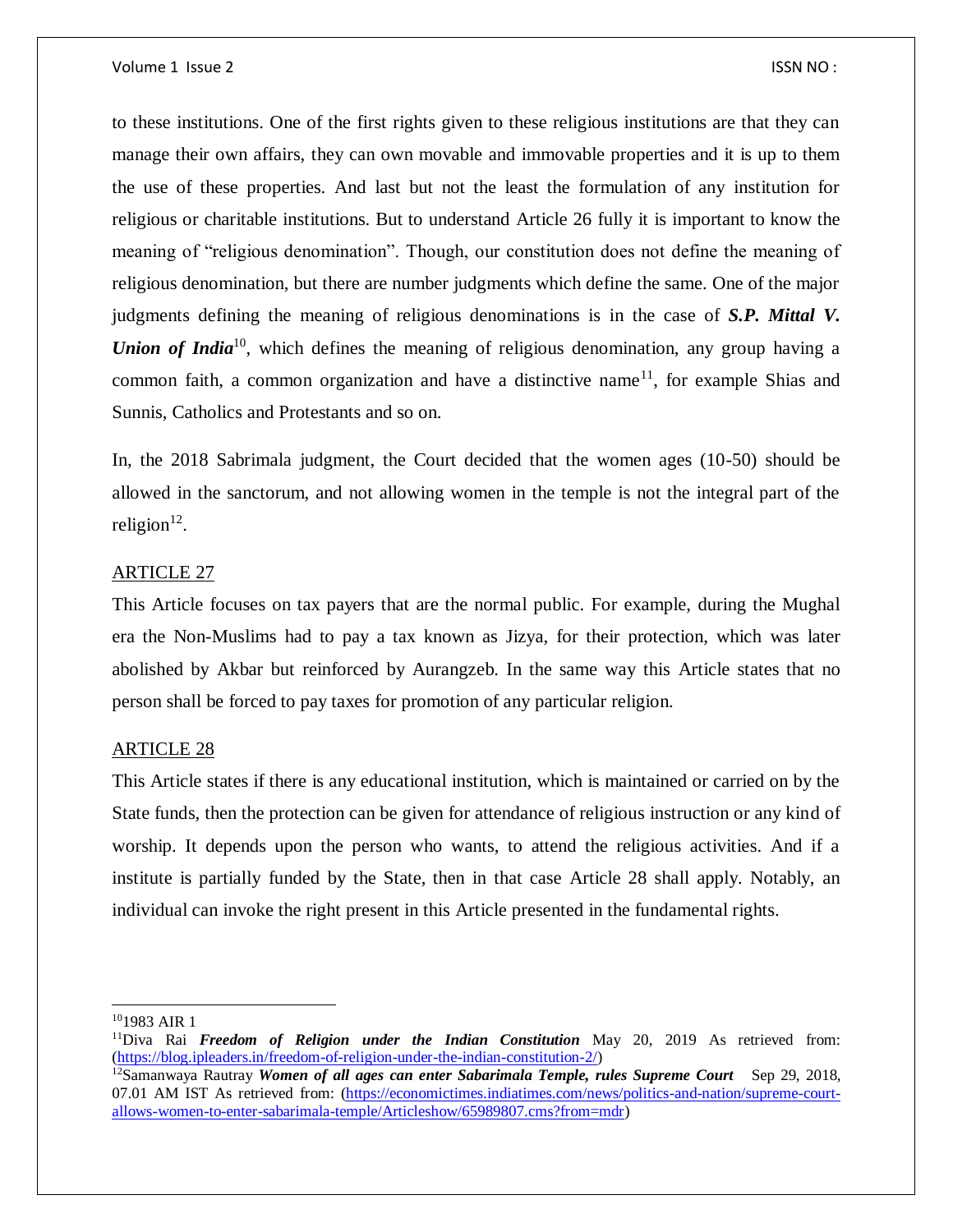### **INDIA'S TEST FOR SECULARISM - THE AYODHYA JUDGEMENT**

It has always been a question of confusion, whether India is actually a secular state or a Hindu state. The Ayodhya judgment which was a dispute between two communities – Hindu and Muslims,two of the most most-conflicting communities, throws ample light upon the answer to this question.

The facts of the case are as follows:

In the fourteenth century, Babur's commander Mir Baqi established a mosque, known as the "Babri Masjid". The legalities began in 1885 when Raghubar Das filed a suit in the district court of Faizabad for the ownership of the land on which the mosque was built, but the suit was dismissed by the court. For the next sixty years, there were no legal proceedings per se. In the year of 1934, riots took place and Hindus destroyed a part of the structure, which was later rebuilt by the Britishers. In December, 1949, idols were found in the central dome of mosque and it was found that Hindus had entered the site and placed the said idols, which led to the shutdown of the disputed site by the authorities. In the same year, a receiver was also appointed by the court. After a number of suits were filed, in 2002, the case went to the Allahabad High Court, wherein the Court ordered the Archeological Survey of India, to carefully examine the disputed site and submit the findings and the report to the Court. The High Court, decided to divide the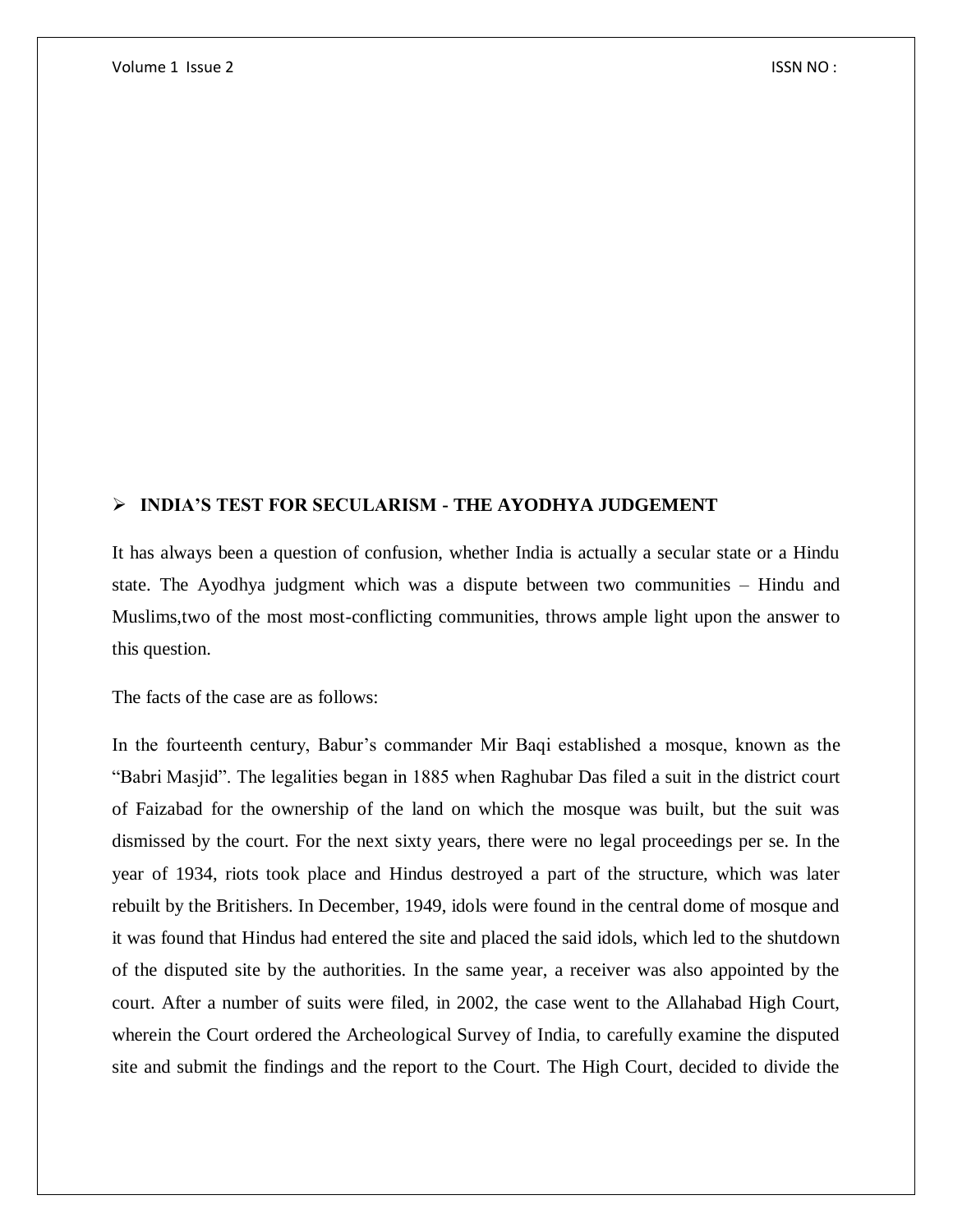disputed land, amongst the three parties, that is the Muslims, the NirmohiAkhara and the Rama Lalla.

But the decision was not favorable to any of the three parties; hence the case went to the Supreme Court. The Supreme Court referred to the reports of the Archeological Survey of India, according to which it was found that Babri Masjid was established on a Non-Muslim ground and there was presence of some other structure before the Babri Masjid was built. The court referred the case for mediation, which had no outcome and resulted in a failure. The case came back to the court, wherein, after consideration of all the evidences it decided to allot the disputed land, that is, the 2.77 acres of land to Ram Lalla. the Sunni Waqf Board, was granted a 5 acres of land and which will be a prominent land. According to the Court, the Board could not establish "adverse possession" that is the "continuous, uninterrupted and peaceful possession of the  $land<sup>13</sup>$ .

#### ANALYSIS OF THE JUDGEMENT

 $\overline{a}$ 

The Ayodhya judgment was the longest running property dispute in the history of India, but before coming to any analysis, it is important to know and understand certain points before concluding or talking about the judgment being fair or not. The major evidence in the said case was the report submitted by the Archeological Survey of India, and according to the Hon'ble Judge of the Allahabad High Court, Justice S.U. Khan, the reports presented by the Archeological Survey of India are not of much help as, first, a temple was constructed by King Vikramaditya in the first century and the mosque was constructed in the sixteenth century, which states that there were so many yearsbetween the first century and the sixteenth century wherein any construction could have taken place. And if there was a demolishing of a non-Muslim structure for a mosque then the remains would either have been removed or reused and but could not be instilled inside the ground. But what Justice S.U. Khan forgot to understand was that the question was to check if there was any existence of any remains before the Babri Masjid temple that suggested that there was any existence of symbol of Hinduism, another point that was brought up for the criticism of the report was that Archeology is not a definite science, it is that a person observe, and may come up with the conclusion which may seem similar hence

<sup>&</sup>lt;sup>13</sup>What Is The Result Of The Ayodhya Case? 10 Things To Know About The SC's Verdict November 9 2019 3:23 PM IST. As retrieved from: [\(https://www.huffingtonpost.in/entry/ayodhya-verdict-babri-demolition-ram-temple](https://www.huffingtonpost.in/entry/ayodhya-verdict-babri-demolition-ram-temple-key-points_in_5dc64591e4b00927b2335eca)[key-points\\_in\\_5dc64591e4b00927b2335eca\)](https://www.huffingtonpost.in/entry/ayodhya-verdict-babri-demolition-ram-temple-key-points_in_5dc64591e4b00927b2335eca)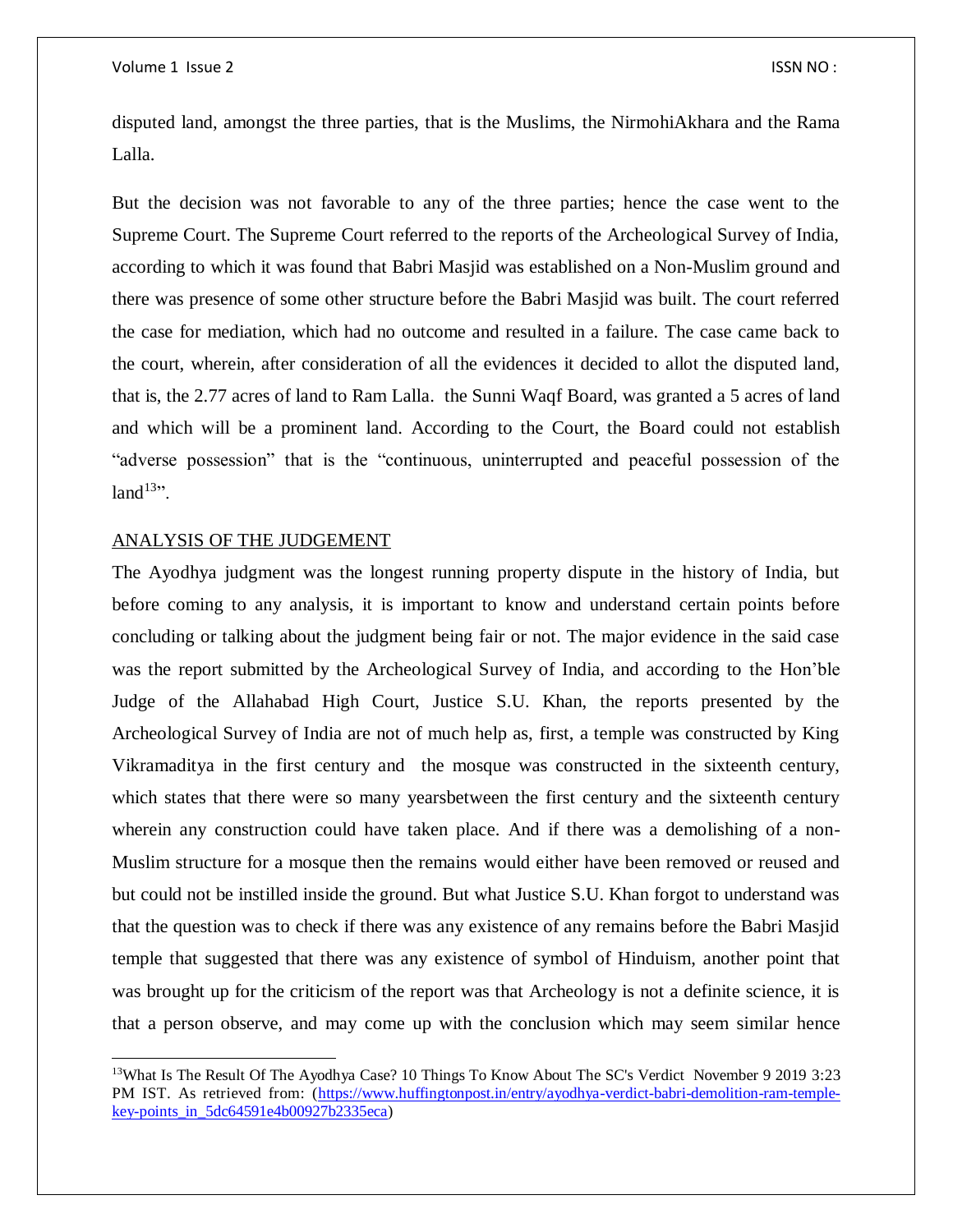#### Volume 1 Issue 2 ISSN NO :

relying fully on the report does not seem to be fair and also the report that the ASI had submitted were submitted within 15 days which is too short a time to determine and come to any conclusion with regards to any structure. But what critics and the opposite counsel missed the point that the work that was allotted to the Archeological survey of India was time bound and hence had to finish up the report in that particular time span. This judgment did not just consists of a land dispute, but about the religious sentiments involved, Hindus and Muslims are two religions who did not have a smooth past and coming up with a judgment that did not hurt the sentiments of any of the parties. The confusion was that the parties did not want the disputed land to be distributed amongst themselves and all the resorts that is mediation had gone to waste, but the judgment given by the Supreme Court was the fairest judgment that they could have given which led to both the communities to be content. But, there was one thing that actually was actually troublesome, that when the riots took place and destroyed the part of the Babri Masjid no action was taken against such act and court should have taken adequate actions with respect to the same.

#### **SURVIVAL OF SECULARISM IN FUTURE**

Though, the Ayodhya judgment is one of the recent judgments which proved that India is still traveling on the path of secularism, but for how long?This is a question that we need to ask ourselves. India is a land of multi-cultural diversity which is its strengths according to Nehru but it comes with a lot of challenges. Secularism seems to be a tough road for India in the future because of different religions and also because of vote banks. India is a country where communal based politics is something that is not new. But in a country like India, where religion is embedded in every human being and every substance, can religion be separated from politics?This is what is to be pondered upon. Many vote-banks are filled by religious based votes, the BJP and Shiv-Sena are those parties, whose policies are inclined towards Hindus or Hindutva, for example with reference to the Ayodhya dispute, BJP tried to fill up their vote banks by raising the slogan such as "mandirwahinbanega" referring to the Hindu temple. What is to be observed is that every political party is inclined towards some community or the other, for instance the Congress, since the time of Indira Gandhi filled up their vote banks with the votes of